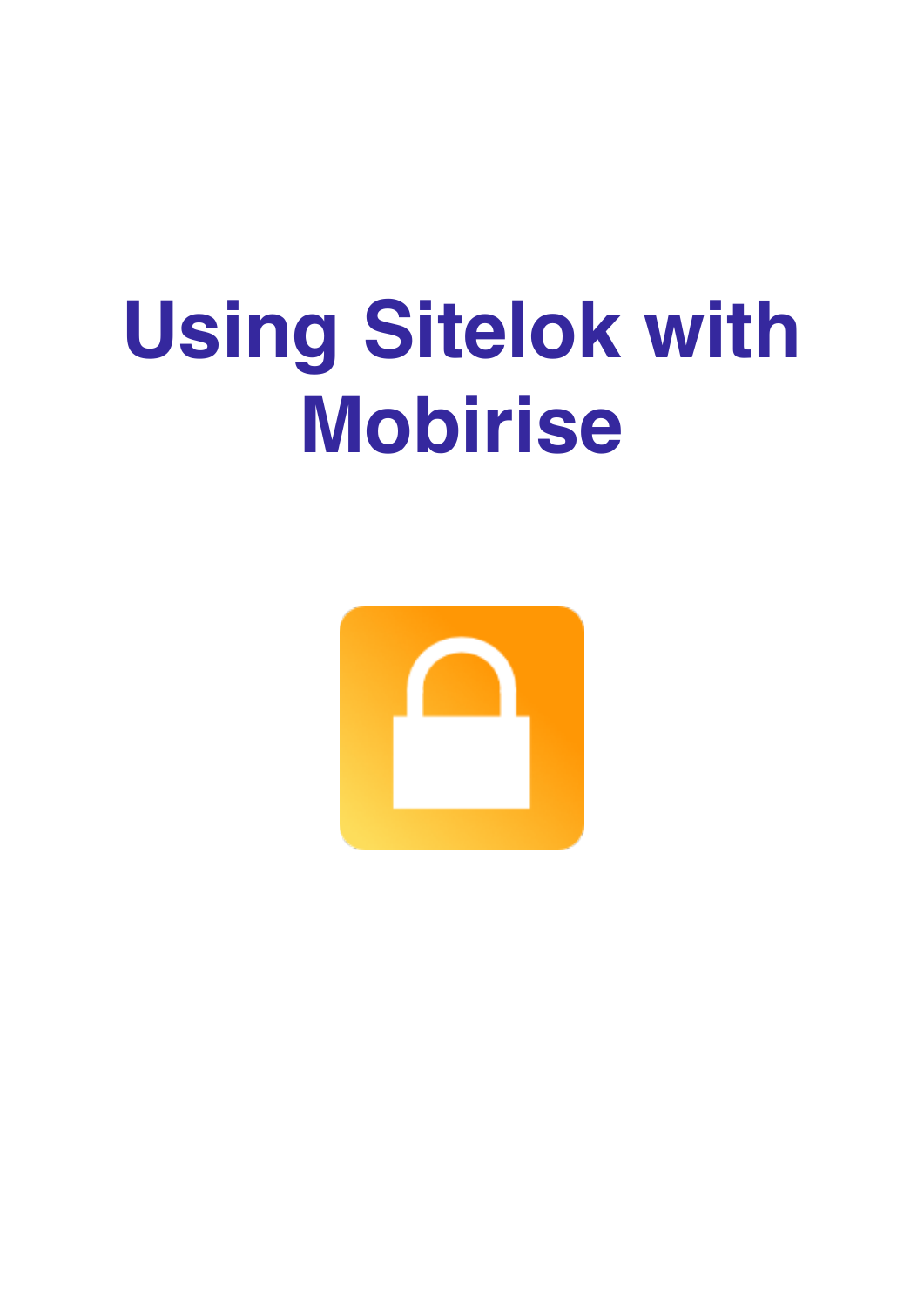#### **Using Sitelok with Mobirise**

Copyright 2017 Vibralogix. All rights reserved.

This document is provided by Vibralogix for informational purposes only to licensed users of the Sitelok product and is provided on an 'as is' basis without any warranties expressed or implied.

Information in this document is subject to change without notice and does not represent a commitment on the part of Vibralogix. The software described in this document is provided under a license agreement. The software may be used only in accordance with the terms of that license agreement. It is against the law to copy or use the software except as specifically allowed in the license.

It is the users responsibility to ensure the suitability of Sitelok before using it. In no circumstances will Vibralogix be responsible for any loss or damage of data or programs as a result of using Linklok. Your use of Sitelok implies acceptance of these terms.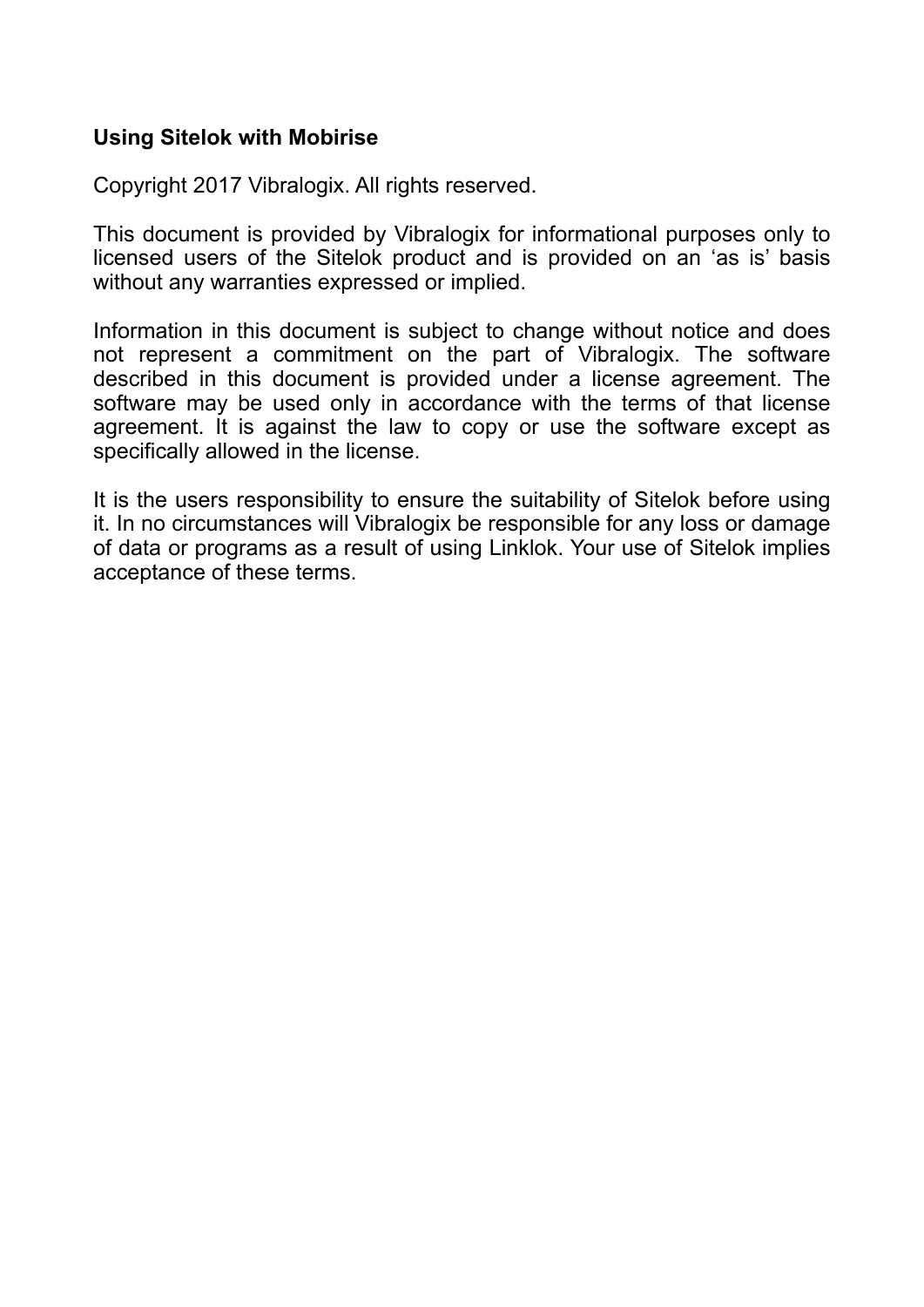### **Contents**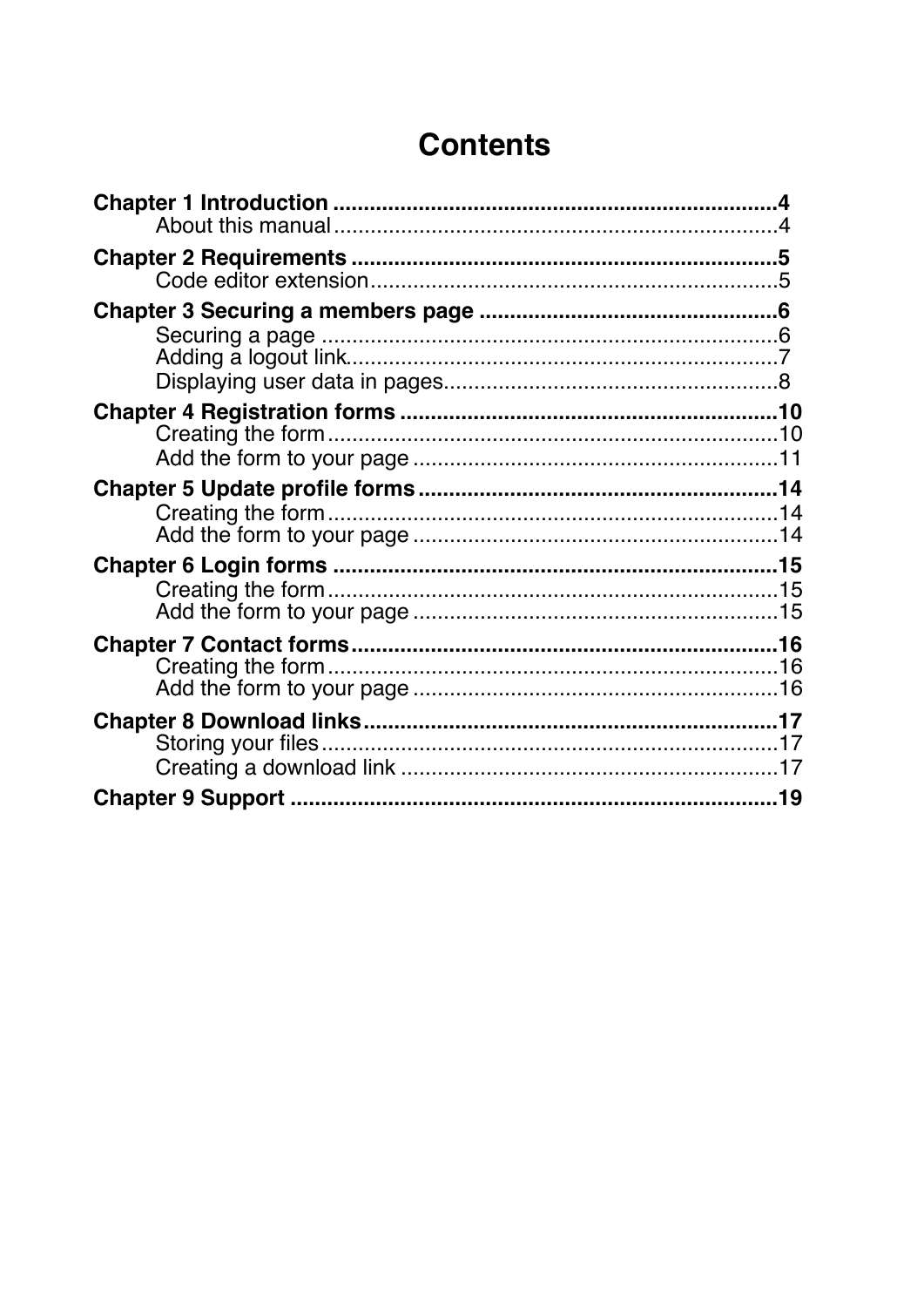# <span id="page-3-0"></span>**Chapter 1 Introduction**

### <span id="page-3-1"></span>**About this manual**

This manual has been written to help users of Mobirise to integrate Sitelok in their projects. It is not meant to replace the main Sitelok Manual but really to explain Mobirise specific points. We assume that you have installed Sitelok on your server already and that it is working properly.

As Sitelok uses PHP you won't be able to test the functionality of your pages within Mobirise. You must publish you site to test the pages.

We have written this manual based on Mobirise version 3.09.2 but other versions should have similar settings.

**Please note that Sitelok normally requires pages to have the php extension. Most servers can be set to allow PHP to be used inside .html pages as well though. Ask your hosting company to enable that if you can't rename your pages to .php for any reason.**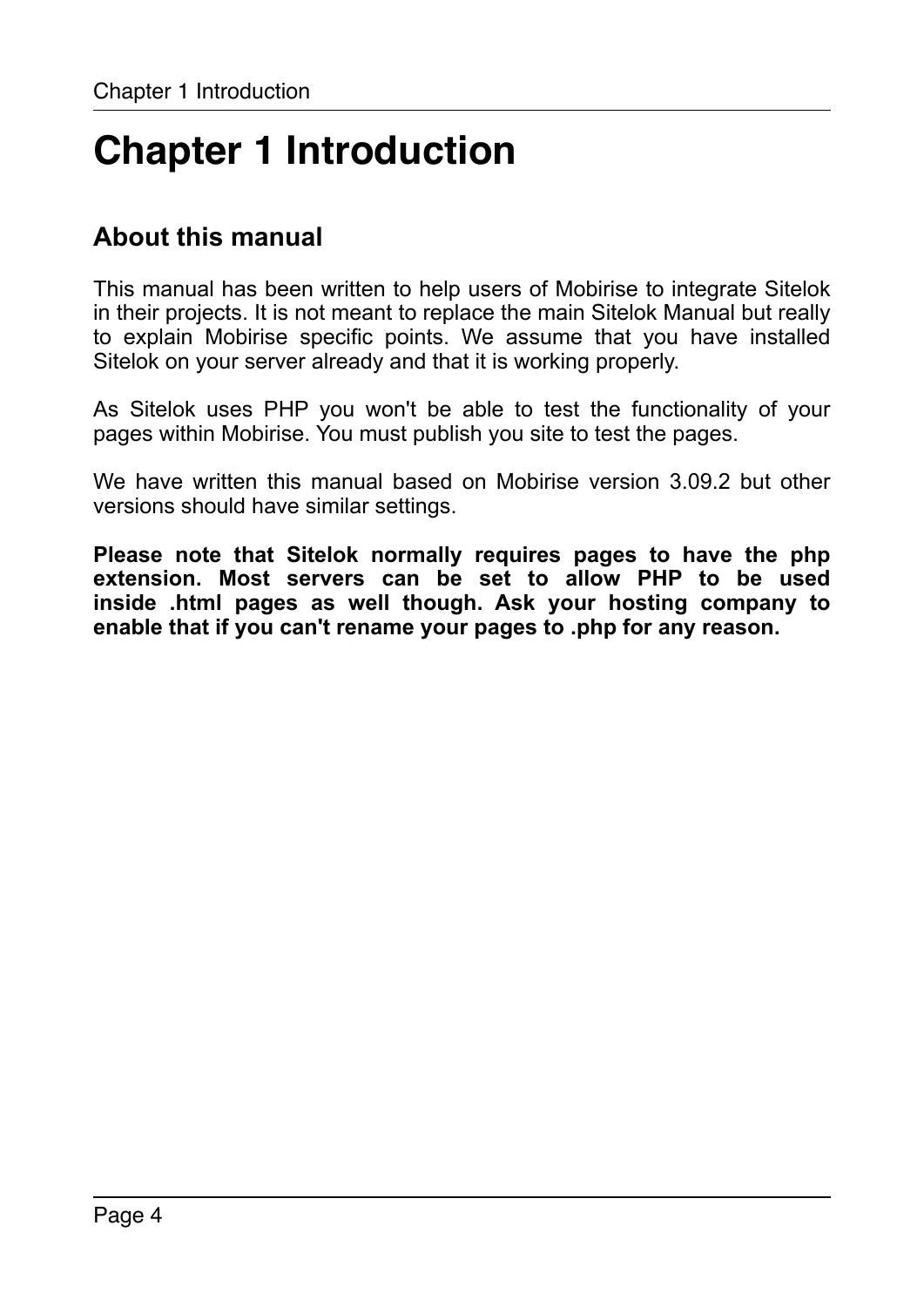# <span id="page-4-0"></span>**Chapter 2 Requirements**

### <span id="page-4-1"></span>**Code editor extension**

To allow you to add the Sitelok snippets to your Mobirise pages you will need to install the Code Editor Extension. To do this go to Extensions and Themes in the main Mobirise menu and select Code Editor to purchase it.

You will find many uses for the code editor apart from using it with Sitelok as it allows you to edit the HTML/CSS code of any block. It also includes the Custom HTML Block which allows you to insert your own or 3rd party code to extend your website functionality.

#### **Sitelok V5.1 or above**

We recommend using Sitelok V5.1 or above with Mobirise.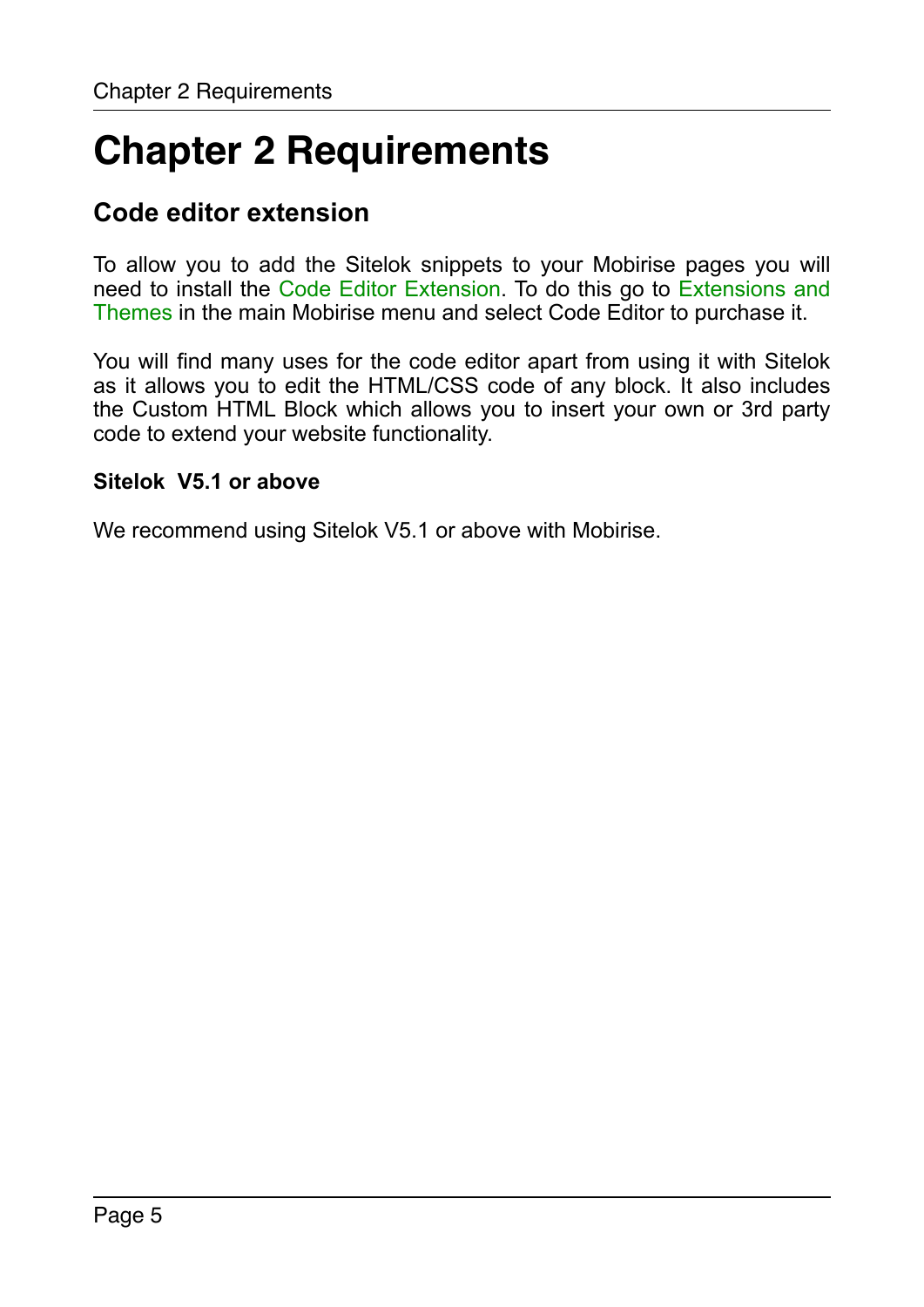# <span id="page-5-0"></span>**Chapter 3 Securing a members page**

### <span id="page-5-1"></span>**Securing a page**

Sitelok can secure .php pages on your site by simply adding a code snippet to the very top of the the page telling Sitelok which usergroups have access.

1) First of all create the page you want to secure. To secure it click Pages in the main menu and then click the blue configuration icon.



2) Ensure the your page has the .php extension.



3) In the box titled Before <!DOCTYPE> paste in the following snippet.

```
<?php
$groupswithaccess="CLIENT";
require once("slpw/sitelokpw.php");
?>
```
This tells Sitelok to only allow access to members of the CLIENT usergroup. You can replace CLIENT with another group name or list multiple groups separated by commas.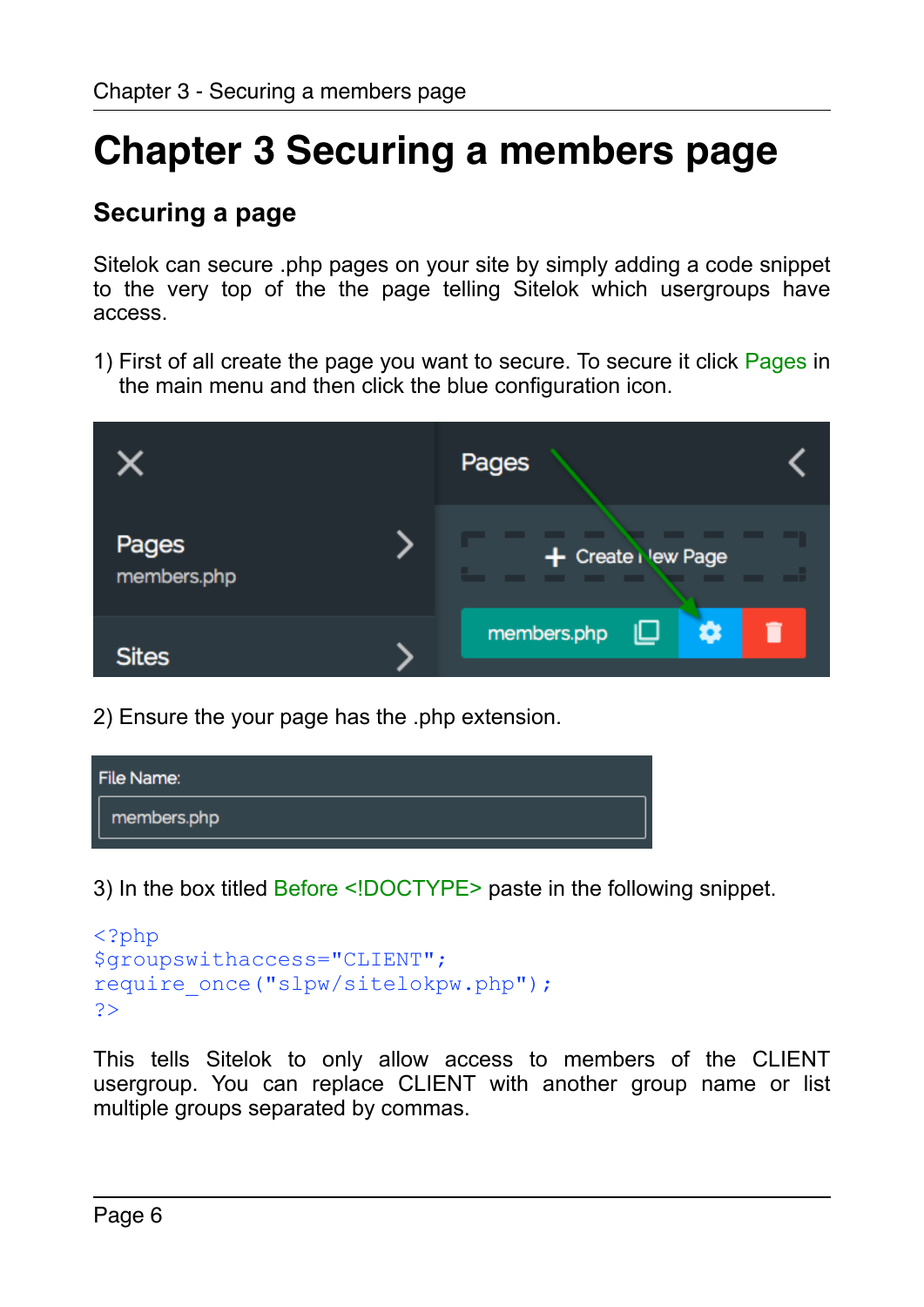Please note that the above code assumes that your page is in the root of your site. If it is in a folder then you need to adjust the relative path to

```
require once("../slpw/sitelokpw.php");
```


Once a page has been secured a login form will appear when a user tries to access the page and they are not already logged in.

The default login form that appears can be styled in Forms - Default Login form style or can be replaced by your own custom login template (see the main Sitelok manual for details).

### <span id="page-6-0"></span>**Adding a logout link**

You can add a logout link to your site by creating a hyperlink that points to

/slpw/sitelokpw.php?sitelokaction=logout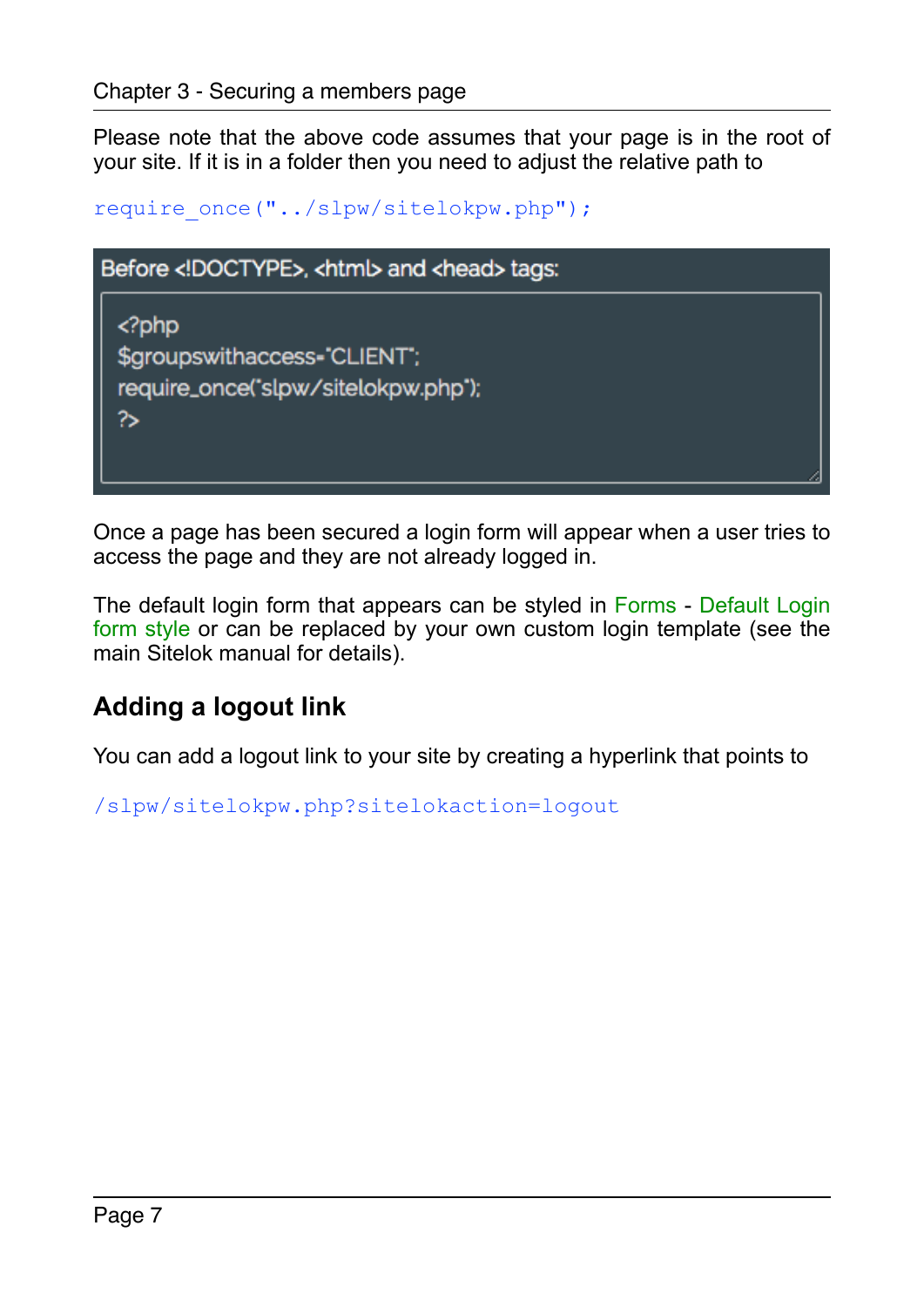### <span id="page-7-0"></span>**Displaying user data in pages**

Sitelok lets you display on pages any data stored in the users record. So for example you might like to display a welcome message such as

Welcome username

The display of data uses a simple snippet such as

```
<?php echo $slusername; ?>
```
To enter the snippet add a suitable block to your page and set the text etc that you want. Once the block has been setup select Edit Code for the block.



The first time you do this you will see



Click the unlock the editor. Once you have enabled the editor for that block all editing will be done using the editor (only for that block) so its easiest to ensure that the block is setup as you want it first.

In the code editor paste in the snippet

```
<?php echo $slusername; ?>
```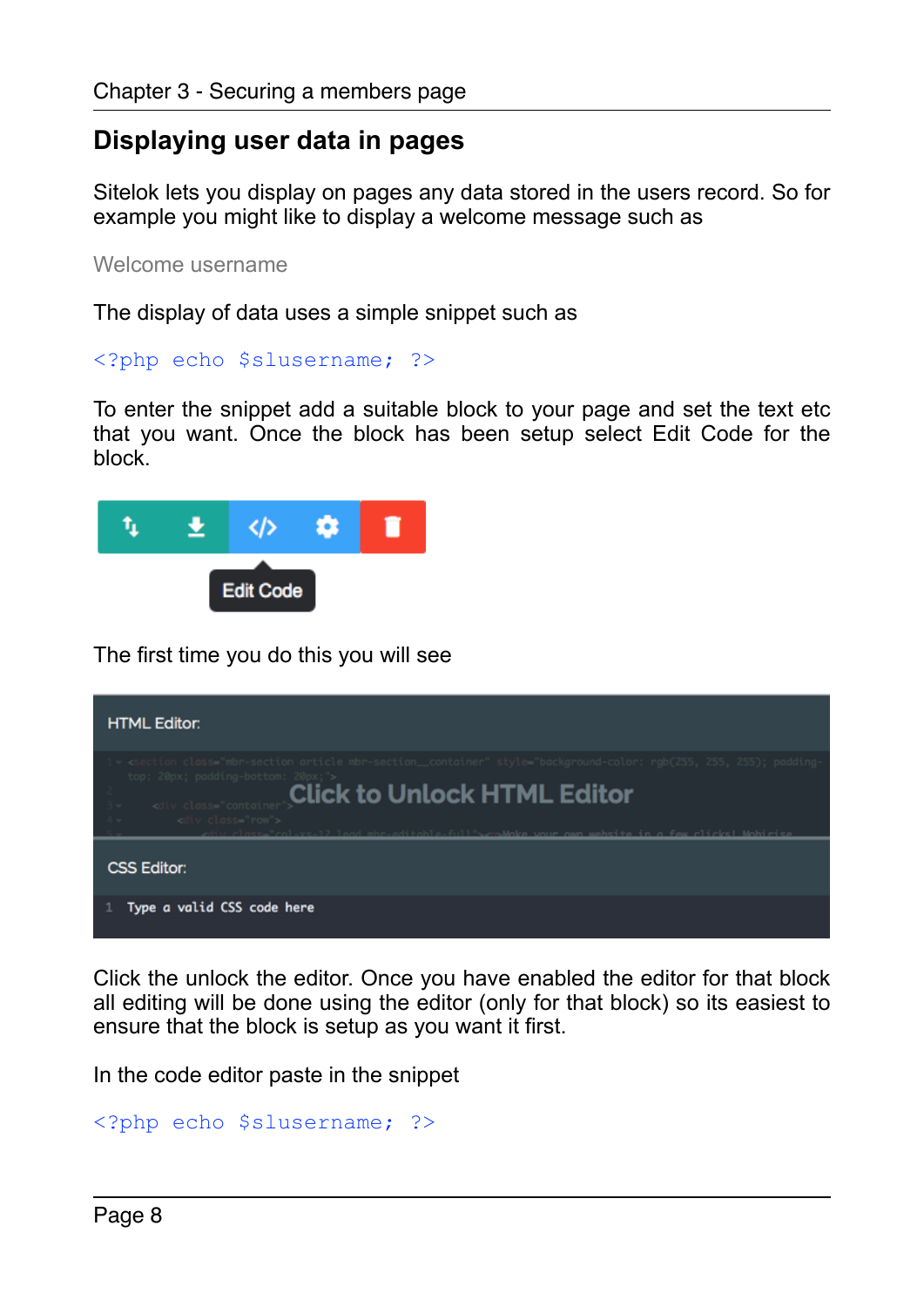where you need it. For example it could look like this



You can use the following snippets.

| First name          | php echo \$slfirstname; ?                                      |
|---------------------|----------------------------------------------------------------|
| Last name           | php echo \$sllastname; ?                                       |
| Full name           | php echo \$slname; ?                                           |
| Email               | php echo \$slemail; ?                                          |
| Username            | php echo \$slusername; ?                                       |
| Custom <sub>1</sub> | php echo \$slcustom1; ?                                        |
|                     | for other custom fields replace the 1 in the snippet with 2 to |
|                     | 50.                                                            |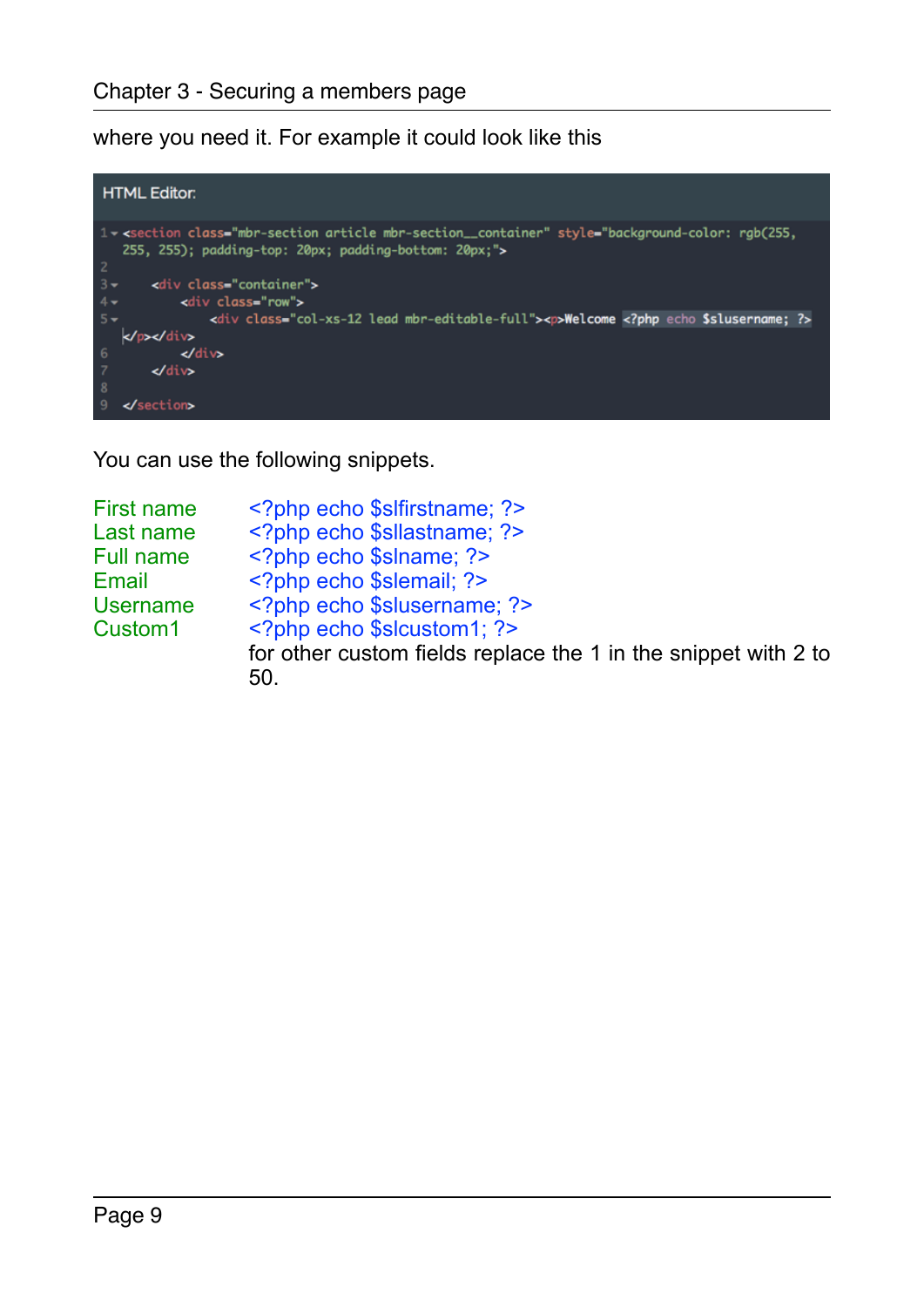### <span id="page-9-0"></span>**Chapter 4 Registration forms**

A registration form is used to allow users to register for free access to your members area. It can also be used with the Sitelok Paypal plugin for paid access too. Here is an example on a Mobirise page.

|                                                                                                                                                                                                                                                                                                                                                                                                                                                                                  | <b>Register for free access</b>                                        |
|----------------------------------------------------------------------------------------------------------------------------------------------------------------------------------------------------------------------------------------------------------------------------------------------------------------------------------------------------------------------------------------------------------------------------------------------------------------------------------|------------------------------------------------------------------------|
| Make your own website in a few clicks! Mobirise helps you cut down<br>development time by providing you with a flexible website editor with<br>a drag and drop interface. MobiRise Website Builder creates<br>responsive, retina and mobile friendly websites in a few clicks.<br>Mobirise is one of the easiest website development tools available<br>today. It also gives you the freedom to develop as many websites as<br>you like given the fact that it is a desktop app. | Full name*<br>Email*<br>Where did you hear about us<br><b>REGISTER</b> |

### <span id="page-9-1"></span>**Creating the form**

In the Sitelok control panel go to Tools - Registration forms. Here you can either edit an existing form or create a new one. The form designer allows you to design and style the form as well as setting things like the usergroup to add the user to, the thankyou page and also the email to be sent out. When the form is how you want it click Save.

| Registration form designer form id: 1 | <b>@</b> Dashboard > Registration forms > Registration form designer |
|---------------------------------------|----------------------------------------------------------------------|
| 区关<br>Full name*                      | ×<br>Form name                                                       |
|                                       | Example for register.php                                             |
| $\alpha$ $\alpha$<br>Email*           | + Form properties                                                    |
|                                       | - Form style                                                         |
| 区义<br>Where did you hear about us     | Font type                                                            |
|                                       | Arial<br>٠                                                           |
|                                       | Input label style                                                    |
| <b>REGISTER</b>                       | $\circ$ px<br>#3A3A3A<br>14<br>normal *                              |
| ÷                                     | Input text style                                                     |
|                                       | $\frac{1}{x}$ px<br>#737373<br>14<br>normal *                        |
|                                       | Input background color<br>$\overline{\phantom{a}}$                   |
|                                       |                                                                      |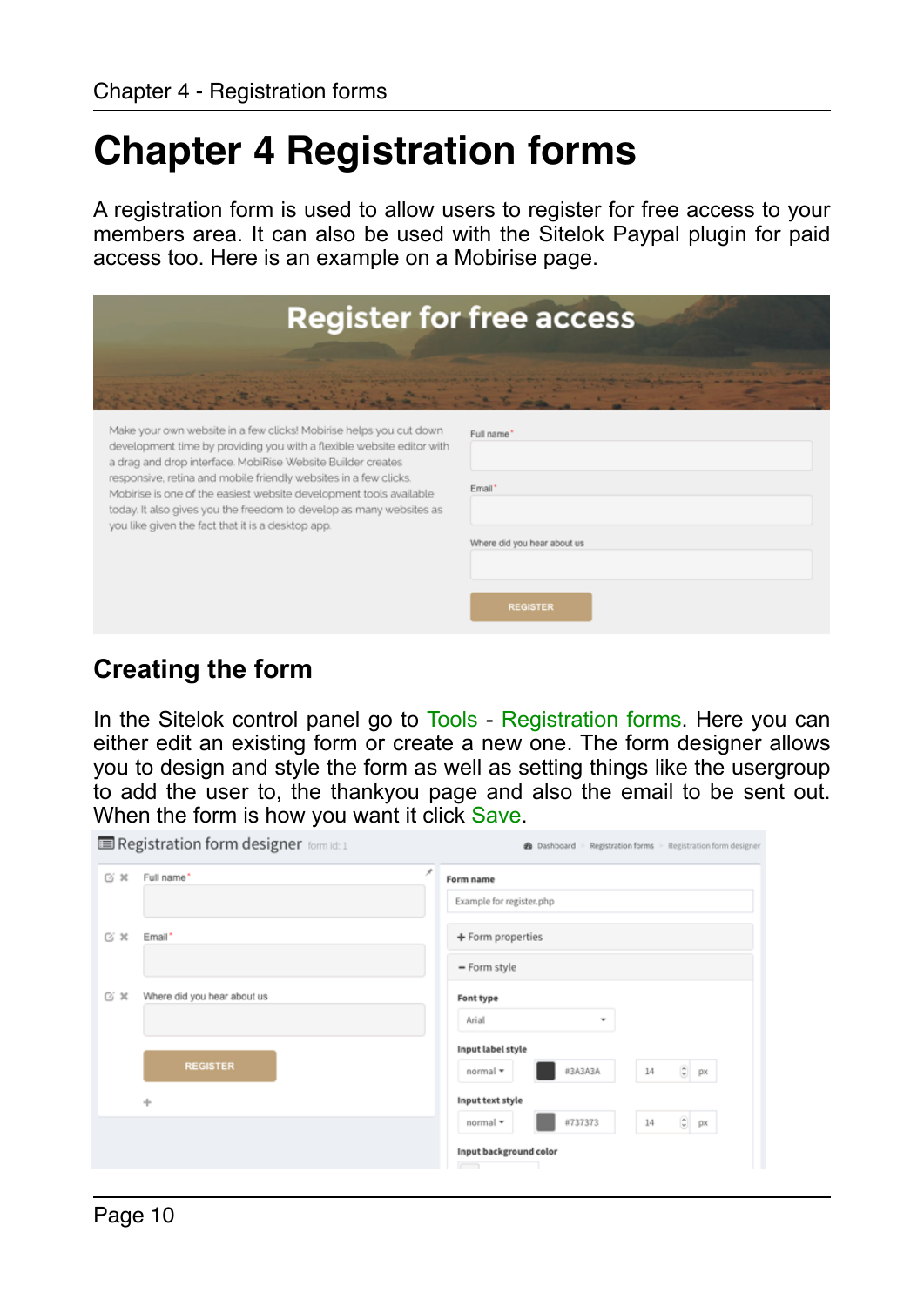Although its usually straightforward the main Sitelok manual explains how to use the designer in more detail.

It's also possible to write your own form code to use with Sitelok if you need to. The main Sitelok manual explains how to do that.

#### <span id="page-10-0"></span>**Add the form to your page**

To generate the code to add to your page click  $\Box$  next to the form. There are a few options for the generated code but unless you need to make custom changes to the form code you can just leave the defaults to embed the form in your page. You will see the code snippet steps which you will add to your page as follows.

1) In Mobirise click Pages in the main menu and then click the blue configuration icon to configure the page you will add the form to.



2) Check that the filename has the .php file name

| File Name:   |  |
|--------------|--|
| register.php |  |
|              |  |

3) In the box titled Before <DOCTYPE!> paste in the code snippet from Step 1. It will look something like this.



4) In the box Inside <head> code paste in the code snippet from Step 2. It will look something like this.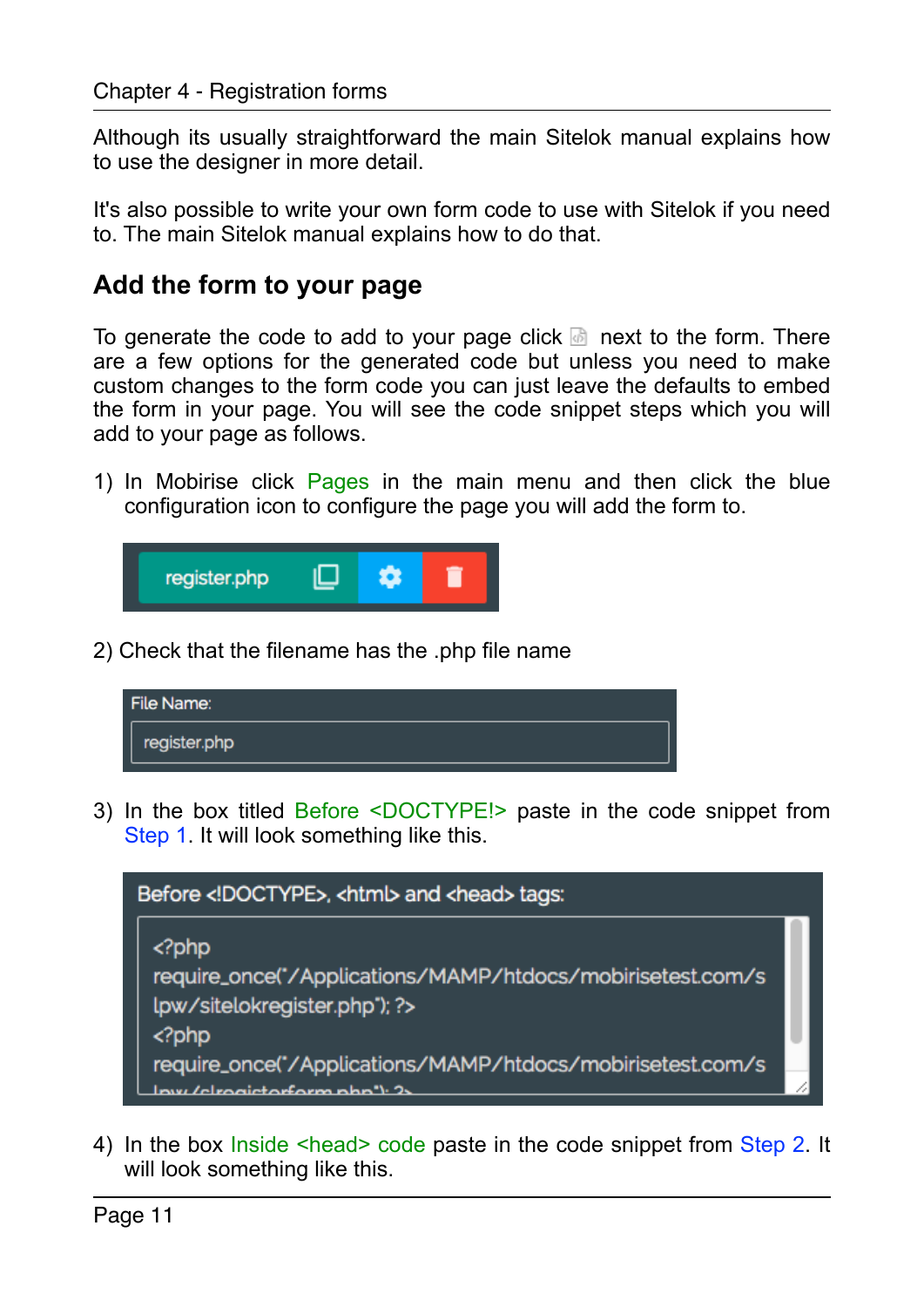

5) Finally we will add the code snippet from Step 3 to the page where you want the form to appear. The block that you add the form to depends on your needs but in our example we added it to a two column article block. To enter the snippet add a suitable block to your page and set the text etc that you want. Once the block has been setup select Edit Code for the block.



The first time you do this you will see

| <b>HTML Editor:</b>                                                                                                                                                                                                                                                                                                                                                             |
|---------------------------------------------------------------------------------------------------------------------------------------------------------------------------------------------------------------------------------------------------------------------------------------------------------------------------------------------------------------------------------|
| 1v <section class="mbr-section article mbr-section__container" style="background-color: rgb(255, 255, 255); padding&lt;br&gt;top: 20px; padding-bottom: 20px;"><br/><b>Click to Unlock HTML Editor</b><br/><div class="container&lt;br&gt;&lt;div class=" row"=""><br/>"col-xs-12 lead mhr-editable-full"&gt;cosMake your own website in a few clicks! Mobirise</div></section> |
| <b>CSS Editor:</b>                                                                                                                                                                                                                                                                                                                                                              |
| Type a valid CSS code here                                                                                                                                                                                                                                                                                                                                                      |

Click the unlock the editor. Once you have enabled the editor for that block all editing will be done using the editor (only for that block) so its easiest to ensure that the block is setup as you want it first.

In the code editor paste in the snippet from  $Step\ 3$  to replace the text that was in the right hand column. It will will look something like this.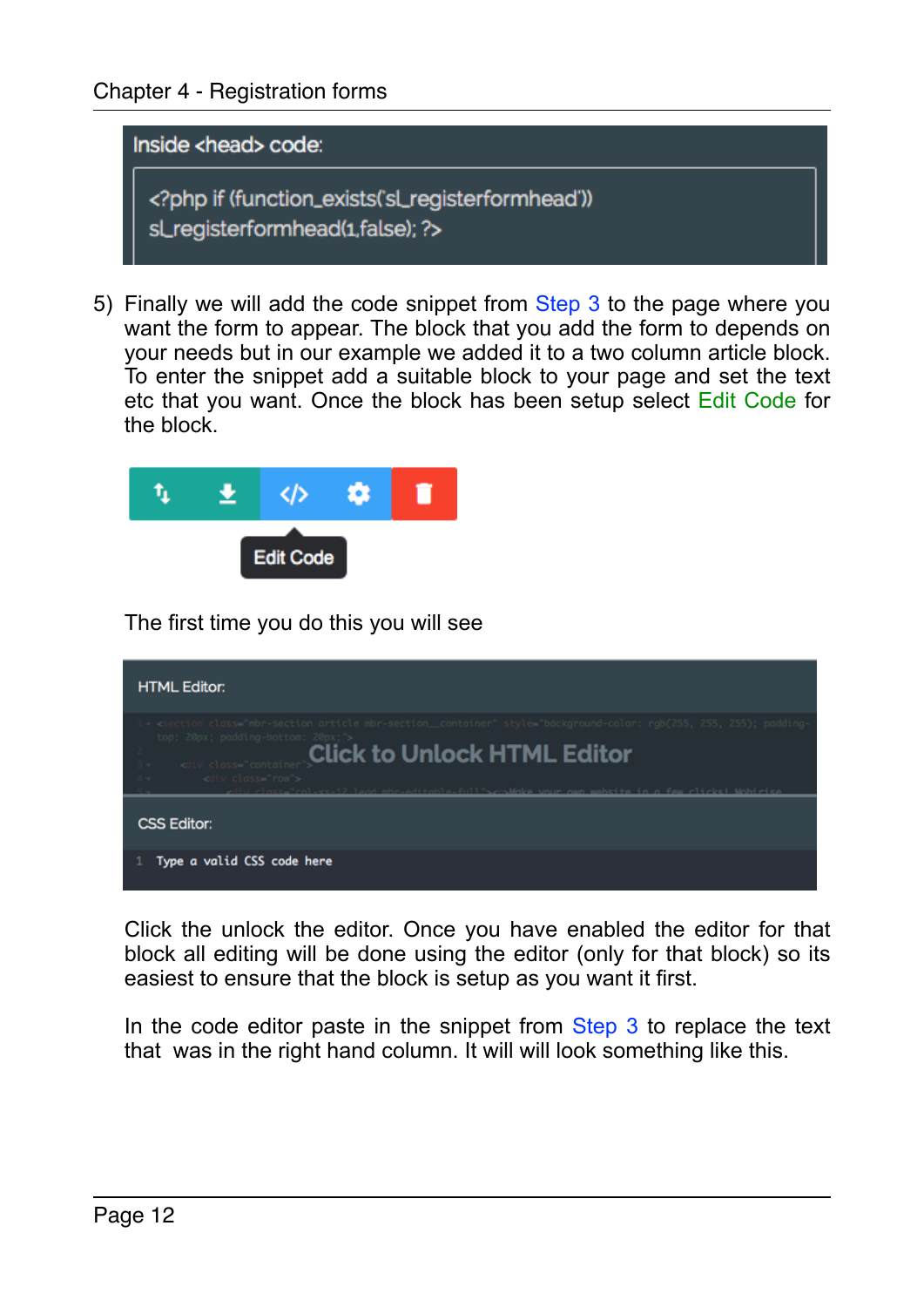#### Chapter 4 - Registration forms



When you publish the page you should see the form appear. As the form was embedded in the page any changes you make to the design in Sitelok should appear on the page immediately when saved without needing to publish the page again from Mobirise.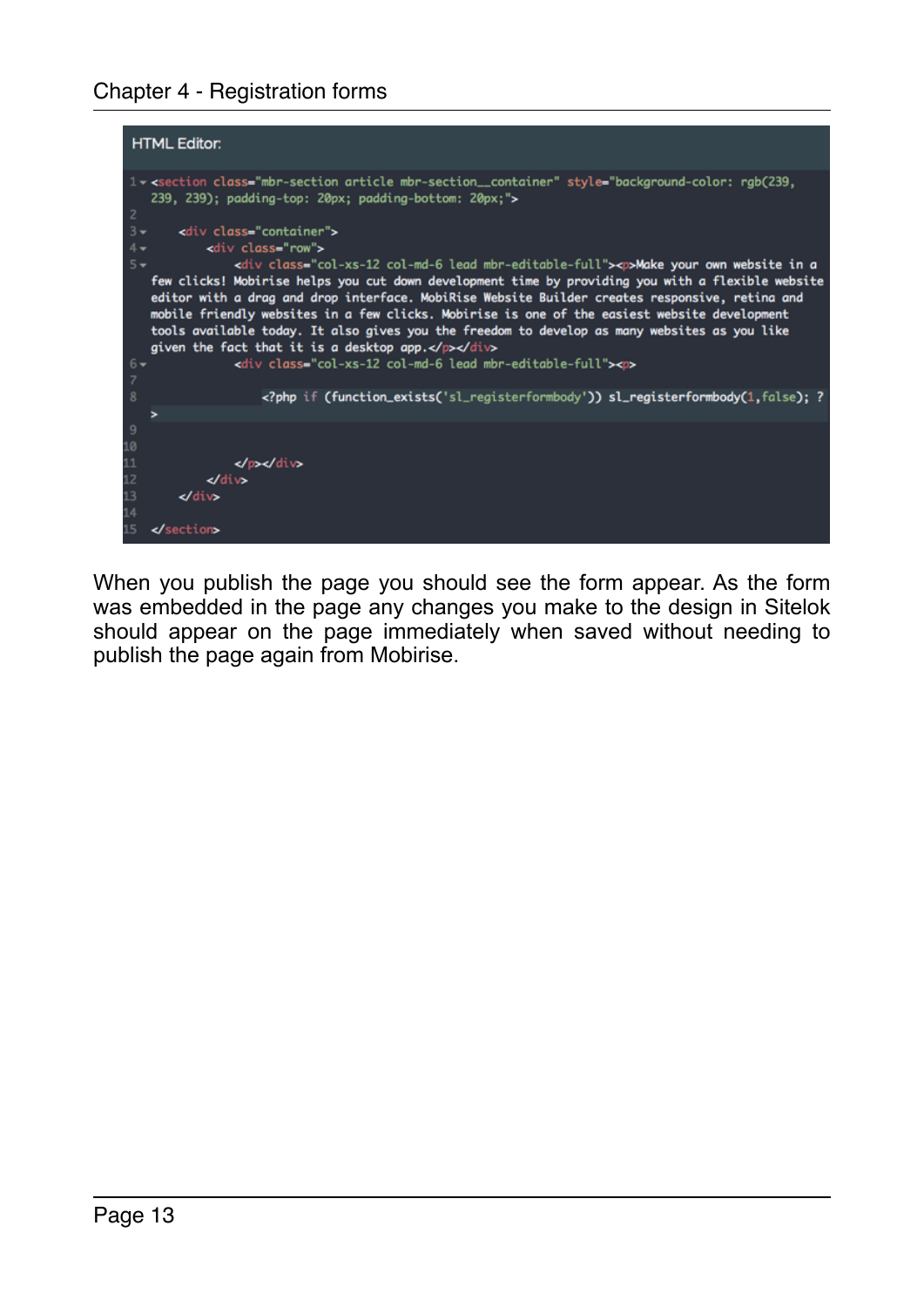## <span id="page-13-0"></span>**Chapter 5 Update profile forms**

An update profile form allows the user to update the details that you store about them such as their password and email address.

To create an update form follow these steps

### <span id="page-13-1"></span>**Creating the form**

In the Sitelok control panel go to Forms - Update profile forms. Here you can either use an existing form or create a new one. The form designer allows you to design and style the form as well as setting an optional thankyou page and emails to be sent. When the form is how you want it click Save.

Although its usually straightforward the main Sitelok manual explains how to use the designer in more detail.

It's also possible to write your own form code to use with Sitelok if you need to. The main Sitelok manual explains how to do that.

### <span id="page-13-2"></span>**Add the form to your page**

Adding an update profile form to your page is done in the same way as adding a registration form described earlier on page 11 (Add the form to your page).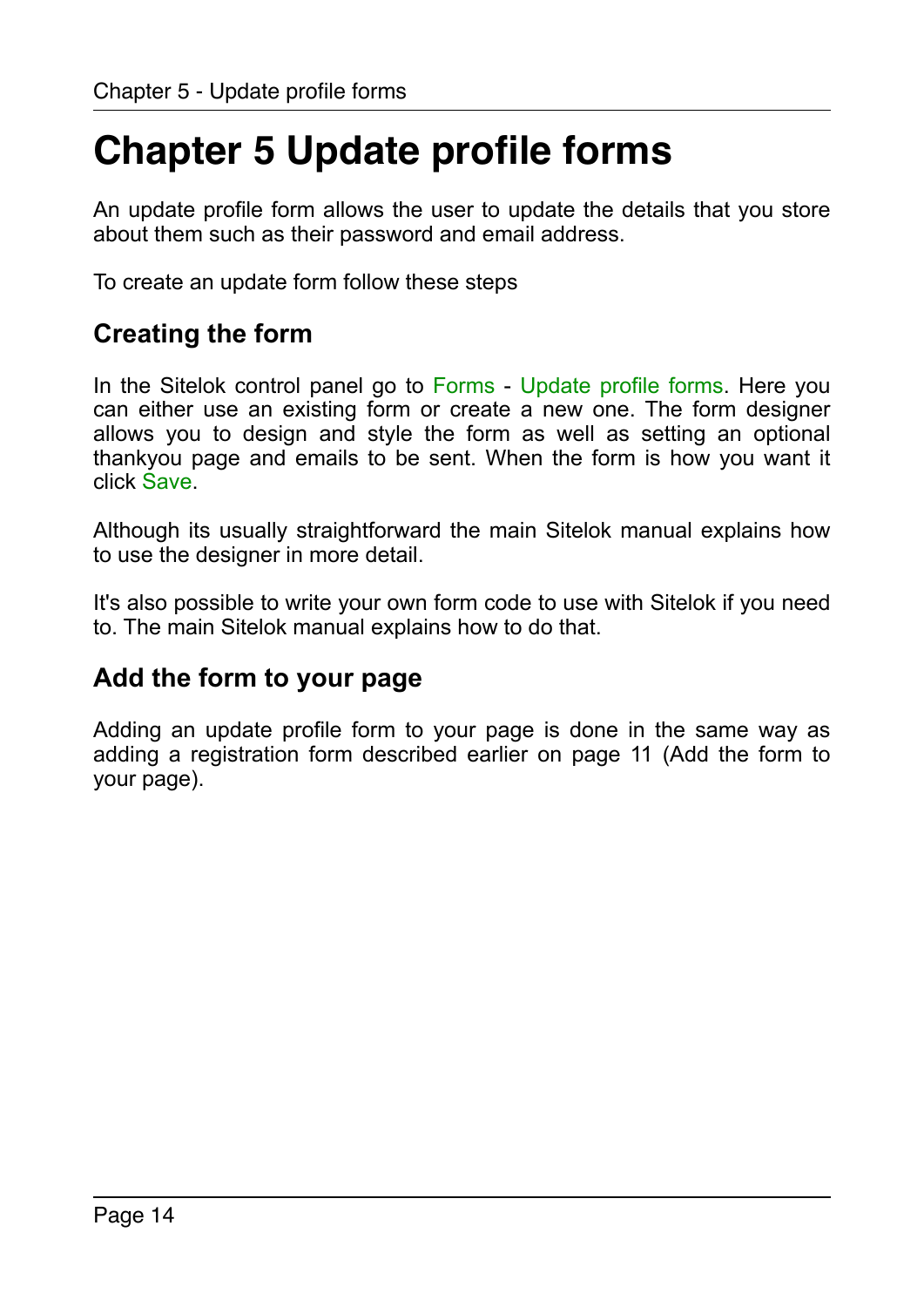### <span id="page-14-0"></span>**Chapter 6 Login forms**

Sitelok has two ways for users to login. The simplest is the login form (login template) that appears if a user tries to visit a secured page and haven't yet logged in. The default login form that appears can be styled in Forms - Default Login form style or can be replaced by your own custom login template (see the main Sitelok manual for details).

Often the default login form is all that is needed as you can create a login link on your site that simply links to a secured page or to /slpw/login.php to force the login form to appear when necessary. However in some cases you may prefer to have a login form on one or more of your pages and this can be done as follows.

#### <span id="page-14-1"></span>**Creating the form**

In the Sitelok control panel go to Forms - Login forms. Here you can either use an existing form or create a new one. The form designer allows you to design and style the form as well as setting optional features such as captcha and forgotten password. When the form is how you want it click Save.

Although its usually straightforward the main Sitelok manual explains how to use the designer in more detail.

It's also possible to write your own form code to use with Sitelok if you need to. The main Sitelok manual explains how to do that.

#### <span id="page-14-2"></span>**Add the form to your page**

Adding a login form to your page is done in the same way as adding a registration form described earlier on page 11 (Add the form to your page).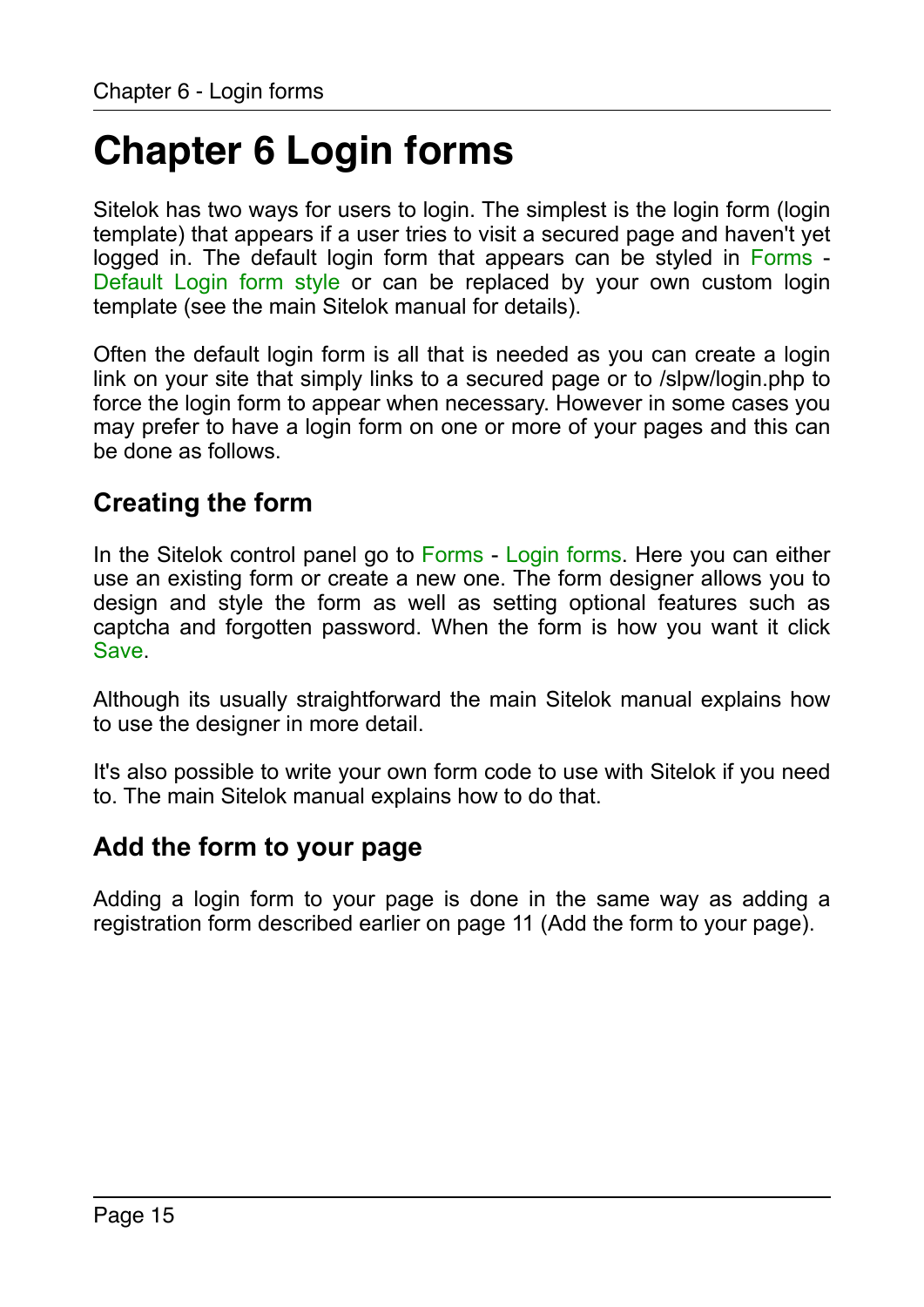### <span id="page-15-0"></span>**Chapter 7 Contact forms**

Contact forms allow users to send you emails with optional attachments. You integrate the contact form with Sitelok so that you can show or hide fields depending on whether the user is logged in as a member or just a visitor. You can also pre-fill fields with data from a users Sitelok data.

To create an update form follow these steps

### <span id="page-15-1"></span>**Creating the form**

In the Sitelok control panel go to Forms - Contact forms. Here you can either use an existing form or create a new one. The form designer allows you to design and style the form as well as setting the email templates to use and other settings. When the form is how you want it click Save.

Although its usually straightforward the main Sitelok manual explains how to use the designer in more detail.

#### <span id="page-15-2"></span>**Add the form to your page**

Adding a contact form to your page is done in the same way as adding a registration form described earlier on page 11 (Add the form to your page).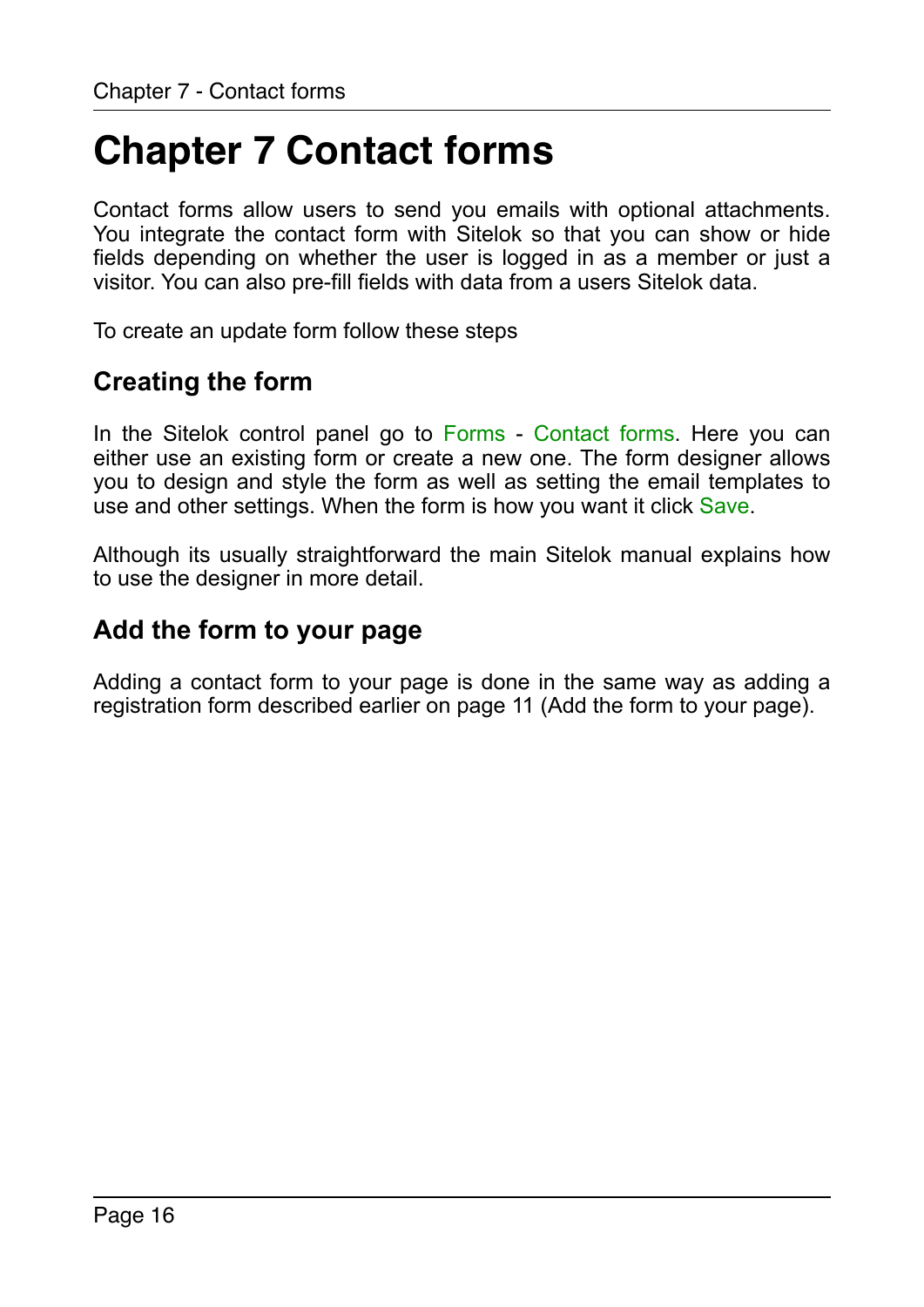# <span id="page-16-0"></span>**Chapter 8 Download links**

Sitelok can secure download links so that they only work for logged in users and can't be shared.

### <span id="page-16-1"></span>**Storing your files**

If you want to secure downloads using Sitelok you should store the files in the file folder created during installation. This will have a name like slfiles xxxx and won't be found by search engines, robots or hackers. You can find the folder name by going to Tools - Configuration - Download paths. You can also setup alternative file locations and use Amazon S3 if you wish.

### <span id="page-16-2"></span>**Creating a download link**

You can add a download link in your page by using the following snippet as the hyperlink.

<?php;siteloklink('testfile.zip',1);?>

Mobirise won't allow you to enter a hyperlink in that format directly so you need to setup your download button or link first and then enter the snippet in the code editor. For example setup a button block like this and style the button as needed.



**DOWNLOAD NOW** 

Once the block has been setup select Edit Code for the block.



The first time you do this you will see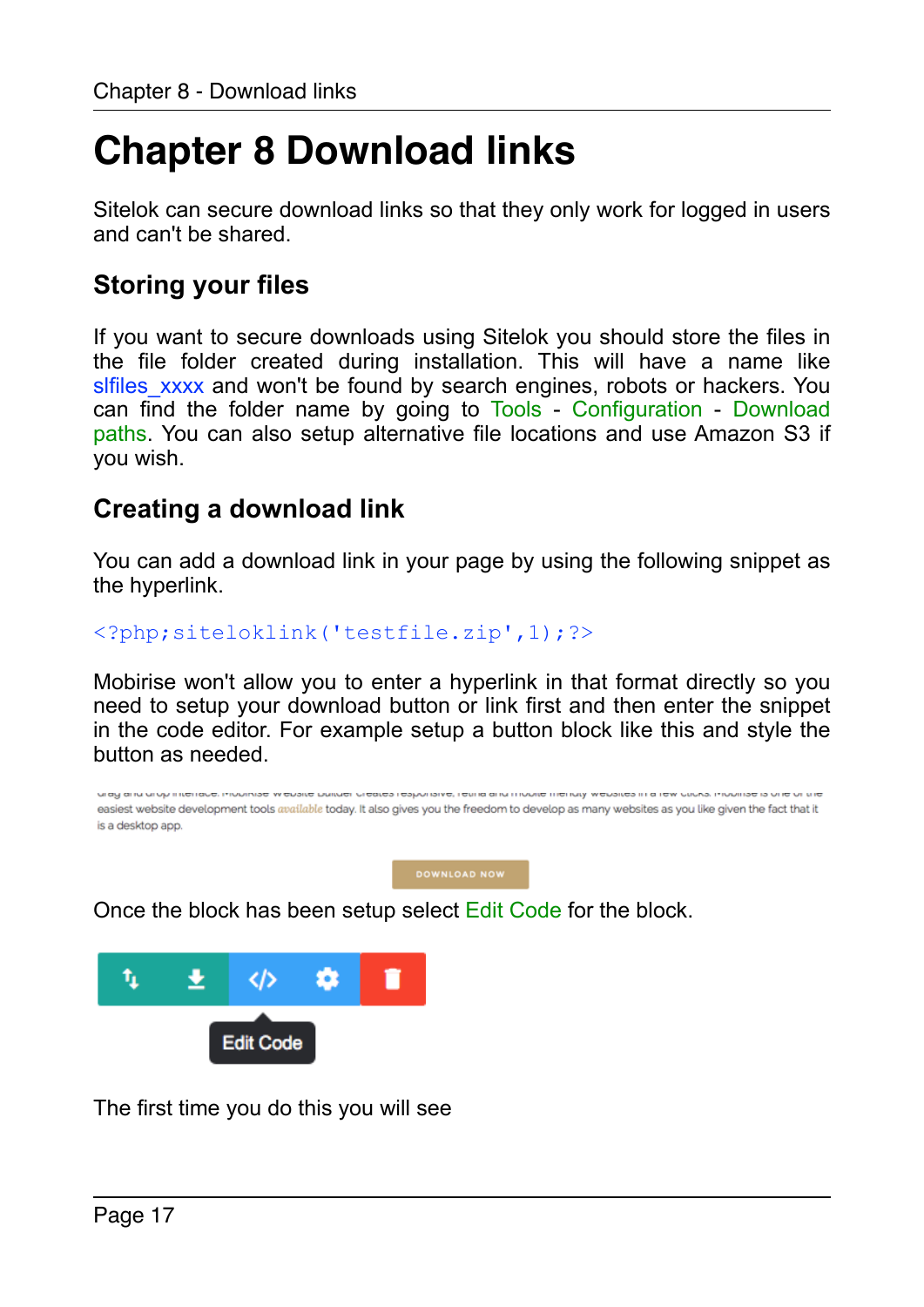

Click to unlock the editor. Once you have enabled the editor for that block all editing will be done using the editor (only for that block) so its easiest to ensure that the block is setup as you want it first.

In the code editor paste in the snippet as the href for the link.

#### <?php;siteloklink('testfile.zip',1);?>

changing the filename as required (no path needed). It will look something like this.

| <b>HTML Editor:</b>                                                                                                                                                                                        |
|------------------------------------------------------------------------------------------------------------------------------------------------------------------------------------------------------------|
| $1$ $\star$ <section class="mbr-section mbr-section_container" style="background-color: rgb(255, 255, 255);&lt;br&gt;padding-top: 20px; padding-bottom: 20px;"><br/><math>\frac{2}{3}</math></section>     |
| <div class="container"></div>                                                                                                                                                                              |
| $4 -$<br><div class="row"></div>                                                                                                                                                                           |
| $5 -$<br><div class="col-xs-12"></div>                                                                                                                                                                     |
| $6 -$<br><div class="text-xs-center"><a class="btn btn-primary mbr-editable-button" href="&lt;/td&gt;&lt;/tr&gt;&lt;tr&gt;&lt;td&gt;&lt;?php siteloklink('testfile.zip',1);?&gt;;">DOWNLOAD NOW</a> </div> |
| $\overline{\phantom{a}}$<br>$\triangle$ /div                                                                                                                                                               |
| $\boldsymbol{8}$<br>$\frac{d}{dx}$                                                                                                                                                                         |
| $\overline{9}$<br>$\frac{d}{dx}$                                                                                                                                                                           |
| 10                                                                                                                                                                                                         |
|                                                                                                                                                                                                            |